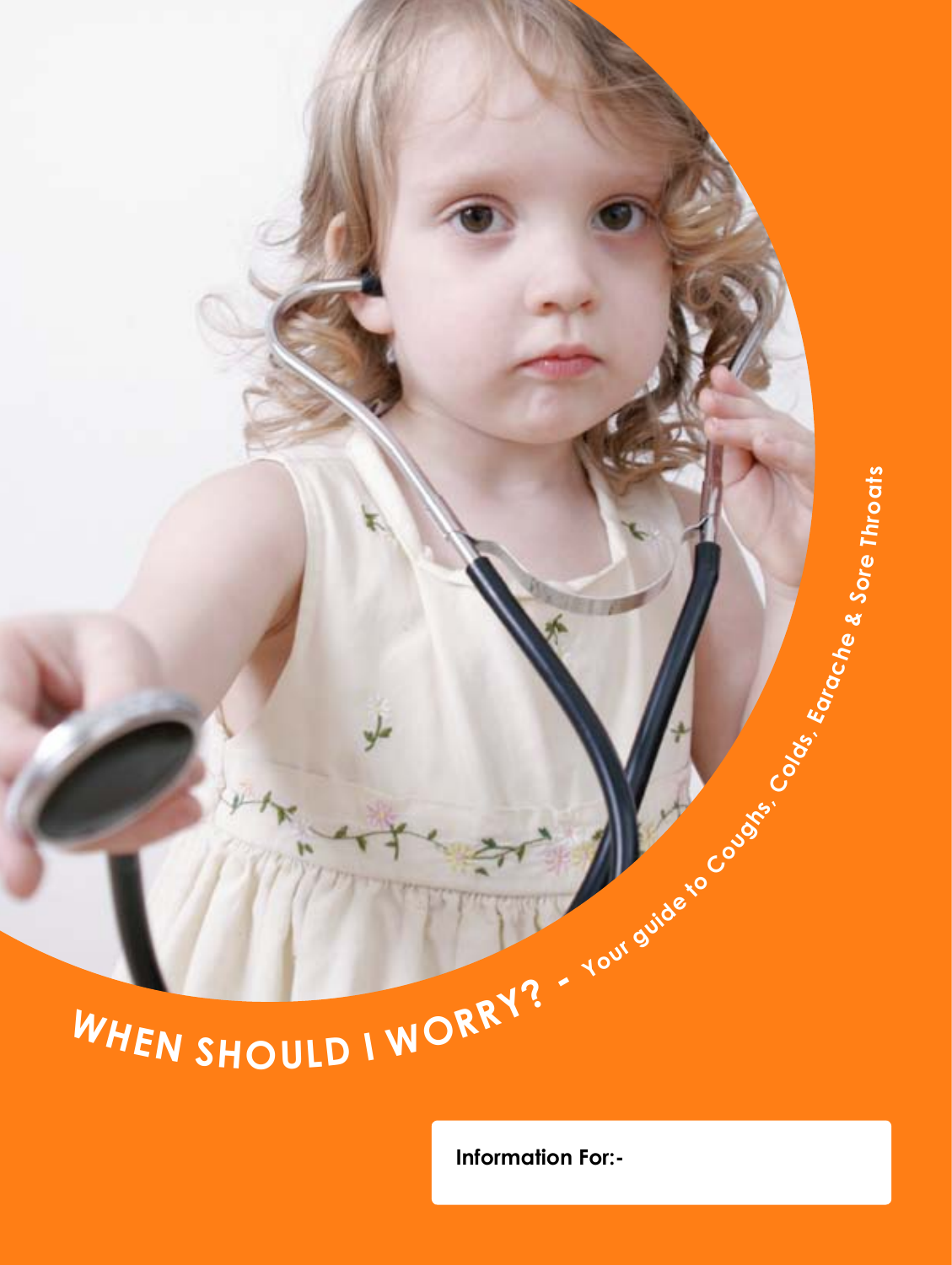# **Who is this booklet for?**

*"..She woke in the middle of the night with a fever, vomiting, and a terrible cough. It was really quite scary .."*

Having an ill child can be a very scary experience for parents. If you understand more about the illness it can help you to feel more in control. This booklet is for parents (and older children) and deals with common infections in children who are normally healthy. It is not meant for children who have ongoing health problems such as asthma,

heart, or kidney problems. **You should not rely on the advice in this leaflet** 

**for children who are less than 6 months old.** Babies younger than this can respond differently to infections.

# *What is it that you are most worried about?*

If you are seeing your GP or nurse, it is important to tell them what it is you are most worried about.

# *What are you expecting from the consultation?*

When you consult with a doctor or nurse, it is a good idea to think about what you are expecting. If you have any ideas about what you would like done, you should tell the doctor or nurse. This will allow them to try and deal with the things that you are expecting.

### **Fever (Raised Body Temperature)**

- Fever is a normal response that may even help to fight infections.
- Fever does not harm your child. Bringing temperature down does not seem to prevent fits (see next page).
- Children with a high temperature (40 C or more) are more likely to have a more serious infection (though most will not). Look at page 7 to see other signs of more serious infections.

### **What can you do about it?**

To make your child more comfortable, you may want to try and lower their temperature by giving them Paracetamol and / or Ibuprofen (see also page 6). Take off outer clothing (do not wrap your child up if they have a fever). Sponging a child with water can sometimes make matters worse by upsetting a child or making them shiver (which can raise their temperature more). However, as long as it does not upset your child, bathing/sponging with luke warm water may help a little.



### **Temperature Fits (Febrile Seizures)**

- Young children can sometimes have a fit as a result of having a temperature. It can be very scary if your child has a seizure, but it is usually not serious. Treating fever with paracetamol or ibuprofen does not prevent fits.
- If your child has a fit try to stay calm. Most of these fits will not cause your child any harm and will last less than 5 minutes.
- Unless your child has had previous febrile seizures and you are familiar with what to do, it is best to dial 999 immediately for an ambulance.
- It is a good idea to make sure a child who is having a fit is away from things they may hurt themselves on, and to roll them on their side (recovery position).

### **Cough/Chesty Cough**

- When young children catch a cold they often develop a 'noisy chest' or a 'chesty cough'. This can be worrying for parents who believe that a chesty cough is a sign of a 'chest infection'.
- Young children often get noisy chests. This is because they have smaller airways and thinner rib cages than adults.
- A child with a true chest infection will generally be more 'unwell'. See page 7 for signs of a more serious problem.

### **How long will it last?**

This chart shows you how long cough often lasts in children. The faces represent ten children who have seen their GP with a cough. Green faces are those who have recovered at each time period.

### **What can I do about it?**

Coughing helps the body fight against infection and can take a while to go. Cough syrups probably do not help. See page 6 for other things that may help.

### **Do antibiotics help?**

Most people who take antibiotics do not get better any faster than people who do not take them. Looking at adults and children with bronchitis (chesty cough), on average, **people taking antibiotics will have a cough for only half a day less than those who don't.**<sup>2</sup>

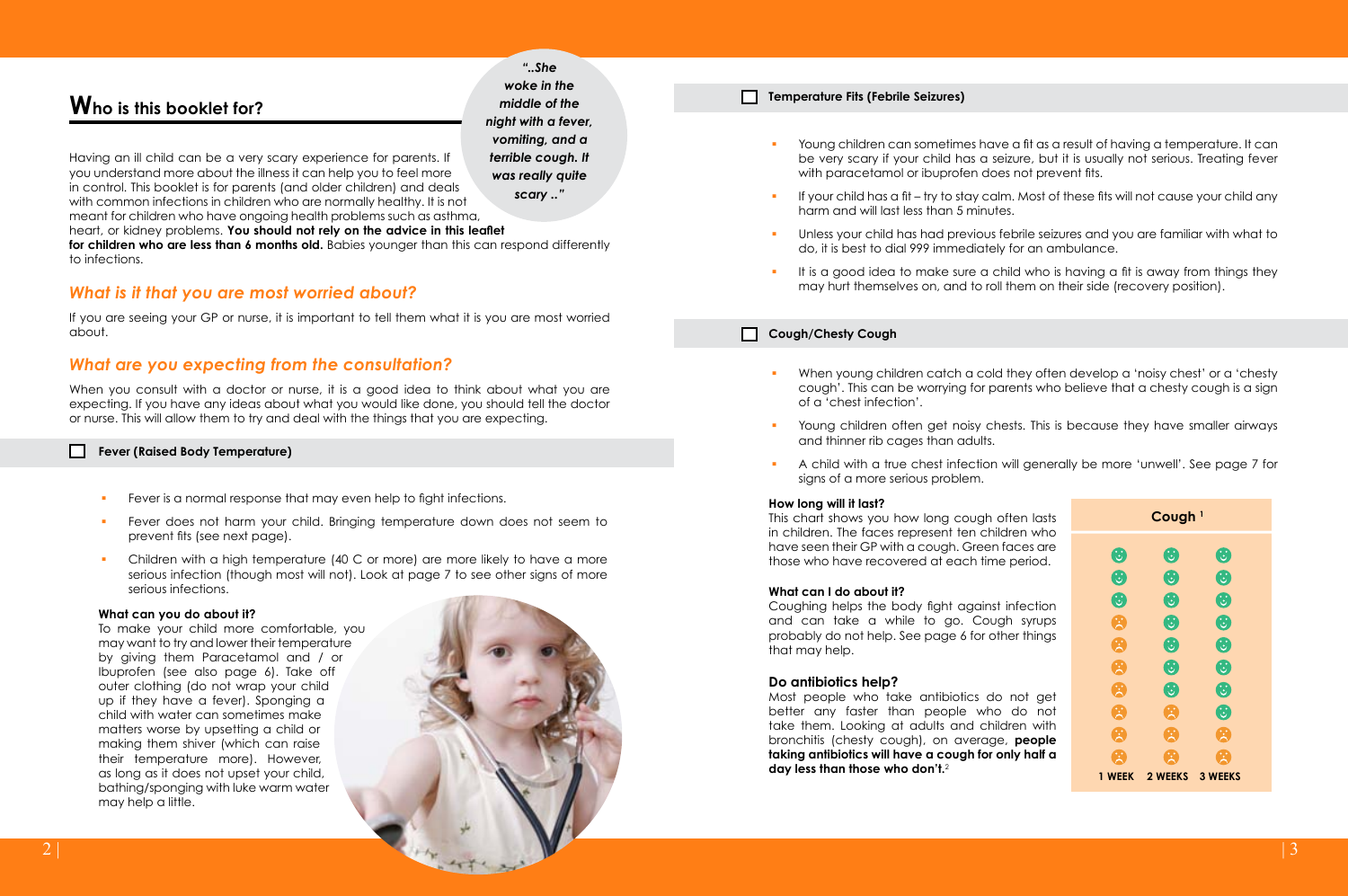### **Common Cold**

 Colds are very common. Normal, healthy children can sometimes have 8 or more colds in a year!

# **How long will it last?**

This chart will give you an idea of how long colds often last. The faces represent ten children who have seen their GP with a cold. Green faces are those who have recovered at each time period.

### **Do antibiotics help?**

There is no evidence that antibiotics help with colds.

### П **Green Phlegm/Snot**

- Some parents and doctors have long believed that the colour of nasal discharge (snot) gave an indication of the type (or seriousness) of an infection.
- Recent research suggests that this is not the case. Green nasal discharge can be caused by many types of infection and does not need to be treated with antibiotics.4

### **Sore Throat**

- A sore throat does not need any treatment to make it go away. It will get better by itself
- If your child seems very unwell or has a sore throat and temperature, but no cough, for more than 3 days, he or she should see a doctor or nurse.
- You do not need to look in your child's throat. If you have, and you are worried about large tonsils, this is not, by itself, something to be concerned about. However, if your child is having difficulty breathing, or seems very unwell (see page 7), you should consult your doctor urgently.

### **How long will it last?**

This chart shows you how long sore throats often lasts in children. The faces represent ten children who have seen their GP with a sore throat. Green faces are those who have recovered at each time period.

### **Do antibiotics help?**

After one week, more than three-quarters of those with a sore throat will be better whether they take antibiotics or not. **Most (13 out of 14) who take antibiotics will get better just as quickly as if they had not taken them.**<sup>6</sup>

| Sore Throat 3, 5 |                  |
|------------------|------------------|
| $\boldsymbol{6}$ | $\boldsymbol{6}$ |
| $\bullet$        | $\bullet$        |
| $\bullet$        | $\bullet$        |
| $\bullet$        | $\bullet$        |
| $\bf 6$          | $\bullet$        |
| X                | $\bullet$        |
| T                | $\mathbf{C}$     |
| V                | 0                |
| V                | U                |

**4 DAYS 1 WEEK**

 $\bullet$ 

A

**Cold 3**

 $\bullet$ 

 $\boldsymbol{\theta}$ 

 $\boldsymbol{\Theta}$ 

 $\boldsymbol{\Theta}$ 

 $\bullet$ 

 $\bullet$ 

 $\bullet$ 

A

A

A

 $\bullet$ 

 $\mathbf{c}$ 

 $\bullet$ 

A

A

A

8

A

A

 $\bullet$ 

**4 DAYS 1 WEEK**

### **Earache Earache**

- There is normally no need to treat ear infections with antibiotics. Pain control with Paracetamol and / or Ibuprofen is all that is normally needed.
- If your child is having hearing problems, or the ear is draining they should see a GP.

### **How long will it last?**

This chart shows you how long earache often lasts in children. The faces represent ten children who have seen their GP with earach Green faces are those who have recovered at each time period

### **Do antibiotics help?**

After one week, more than three-quarters of children will be better whether they take antibiotics or not. **Most (14 out of 15) childre** who take antibiotics get better just as quickly as if they had n **taken them.**<sup>8</sup> Children under the age of two with ear infection in both ears, and those with an ear infection that is draining, are more likely to benefit from antibiotics than other children are should be seen by a doctor or nurse.<sup>9</sup>

| s,<br>10 |  |
|----------|--|
|          |  |

Croup can occur in children from 6 months to 12 years, but is most common in children under 3 years old. It is caused by a virus in the voice box and upper airway and causes a 'barking' cough (like a seal bark). It is usually worse at night.

### **What can I do about it?**

Comfort and hold your child to keep them calm – anxiety seems to make croup worse. Give your child sips to drink to prevent dehydration. Sitting your child up may help them with the cough. Most croup will improve with simple measures like this. If this does not settle your child or they are having difficulty breathing you should call for help (see p.8).

## **Your child should see a doctor urgently if:**

- **Their breathing is rapid**
- **The tissues around the neck or below the ribs are pulled in when they breathe**
- **They are becoming agitated, exhausted, bluish-grey or pale, or**
- **They can not swallow, or are drooling**

### **Do antibiotics help?**

Antibiotics do not help with croup.

# **Not Eating/Drinking**

- Children often eat and drink less when they are unwell. Encourage them to drink plenty. Most will start to drink before becoming dehydrated. However, you should watch for signs of dehydration, such as drowsiness, dry eyes / mouth, or peeing less. This is especially so for young children (under 1) and those who are vomiting.
- Most children can go a few days without eating much. See page 7 for advice on when you should seek further help.

| а.       | Earache <sup>7</sup> |           |
|----------|----------------------|-----------|
| g,       | $\bullet$            | $\bullet$ |
|          | $\bullet$            | $\bullet$ |
| ٦e       | $\bullet$            | $\bullet$ |
| e.<br>d. | $\bullet$            | $\bullet$ |
|          | $\bullet$            | $\bullet$ |
|          | $\bullet$            | $\bullet$ |
| er       | $\bullet$            | $\bullet$ |
| ∍n<br>ot | A                    | $\bullet$ |
| ns       | 図                    | $\bm{6}$  |
| re       | Ŧ.                   | ¥         |
| ١d       | <b>4 DAYS</b>        | 1 WEEK    |
|          |                      |           |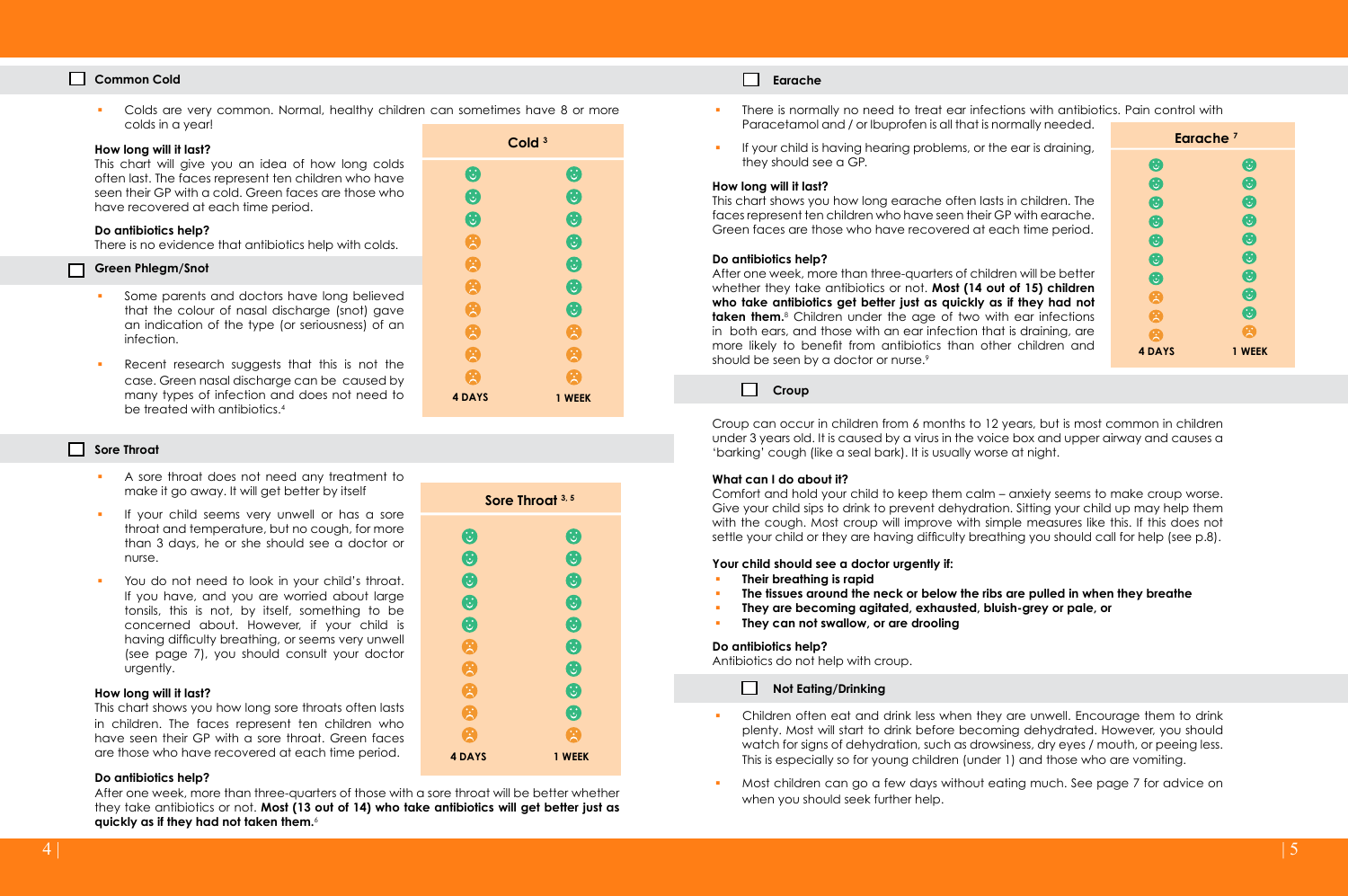### **What can I do?**

 $\Box$ 

### **When should I seek further help?**

 $\Box$ 

- A child's immune system is very powerful, and will clear up most common infections by itself.
- You can help your child fight the infection by making sure they get plenty of rest and offering them healthy food (like fruit).
- Give your child plenty to drink. This will help prevent dehydration, loosen phlegm, and lubricate the throat. Try to avoid very sugary drinks.
- **Pain** and **fever** are best treated with **Paracetamol** and / or **Ibuprofen**.
- Pacacetamol and Ibuprofen work differently. They can be used together if one alone has not worked. Just make sure you do not give more than the maximum recommended dose of either of them.
- These products often tell parents not to use them for more than a couple of days without seeing a doctor. If your child does not have any of the features on page 7, and you are not overly worried about them, you can continue to treat with these products for longer than this.
- Make sure no-one smokes around your child.
- See sections on fever and cough for advice on dealing with these symptoms.

### ┏ **Why not take antibiotics?**

There are several reasons why it is not a good idea to take antibiotics unless they are really needed.

- Using antibiotics can make bacteria **resistant** to antibiotics. In other words, the antibiotics will no longer work against the bacteria. Someone who has recently had antibiotics is more likely to have resistant bacteria in their body. Some bacteria have become resistant to almost all antibiotics!
- Most antibiotics have side effects, e.g. diarrhoea, rashes and stomach upset.
- Antibiotics kill our natural bacteria that help to protect us. This can result in infections such as thrush.
- Antibiotics can also cause allergic reactions. These are often just annoying rashes, but can, in some cases, be severe reactions.





No guide can be complete. **If you are still worried about your child after reading this leaflet then you should get advice.** This could be telephone advice or a consultation with a doctor or nurse at your surgery. Telephone advice is also available from NHS 111 and out-of-hours services (see contact numbers on the back of this leaflet). **If you feel that it is an emergency you should dial 999 for an ambulance.**

### **The following are signs of possible serious illness:**

- Your child is **drowsy or irritable.** (Although children with a temperature are often more sleepy, irritable and lacking interest than usual, they usually improve after treatment with paracetamol and / or Ibuprofen. If they do not improve, or if they are very drowsy indeed, they should see a doctor urgently).
- Your child has **problems breathing** including rapid breathing and being short of breath or 'working hard' to breath. (It sometimes looks as though the tissues between the ribs and below the ribs get sucked in each time they breath). Any child who has a lot of difficulty breathing needs to see a doctor urgently.
- **Cold or discoloured hands or feet** with a warm body
- Severe **arm and/or leg pains** (for no obvious reason)
- **Unusual skin colour** (pale, blue or dusky around lips)
- **High temperature** (40 C or higher) (not necessarily a sign of serious infection, but if the temperature does not come down with treatment or your child has other features on this list then you should seek help).
- An **infant who is not feeding** or any child that is showing signs of **dehydration** (see page 5).

### **Symptoms related to meningitis:**

- Unusually severe headache
- A stiff neck (difficulty putting chin to chest)
- Dislike of briaht lights
- A rash that does not fade with pressure (see page 8)

### **Other symptoms that should be assessed by a GP:**

- A cough lasting more than 3 weeks (or sooner if becoming breathless more easily or there is a family history of asthma).
- A fever for 24 hours or more with no other sign of infection (cough, runny nose, earache etc.)
- Your child loses weight and does not re-gain it within two weeks in an under 5 year old, or within four weeks in an older child.